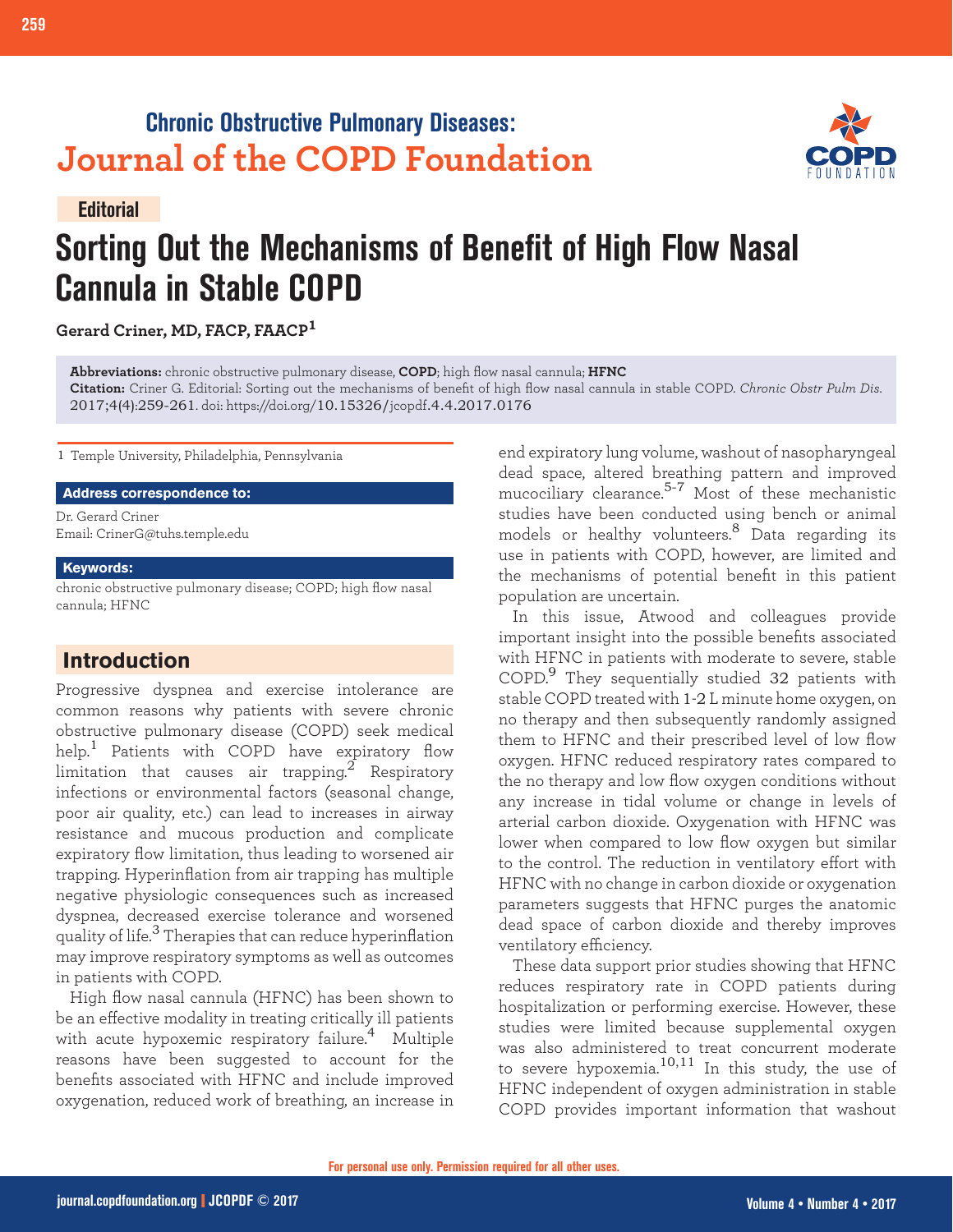of nasopharyngeal dead space results in a reduction in respiratory rate and stable oxygenation and carbon dioxide levels thus indicating an improved respiratory efficiency.

Limitations of the study includes its short-term assessment period, lack of assessment of the add on effects of supplemental oxygen on gas exchange changes and no information on the benefits, if any, of enhanced humidification. Its strengths are that the population represented stable COPD and the opportunity to assess patients without supplemental oxygenation allowed the investigators to detail the impact of purging the

conducting airway of carbon dioxide on improving ventilatory efficiency.

HFNC may have important benefits for patients with COPD by improving gas exchange, decreasing breathlessness and improving exercise tolerance. To understand the clinical benefits that can be achieved due to these mechanistic effects, additional studies that explore the impact of long term use of HFNC on important clinical parameters such as exacerbation frequency, hospitalization, sleep quality and quality of life are needed.